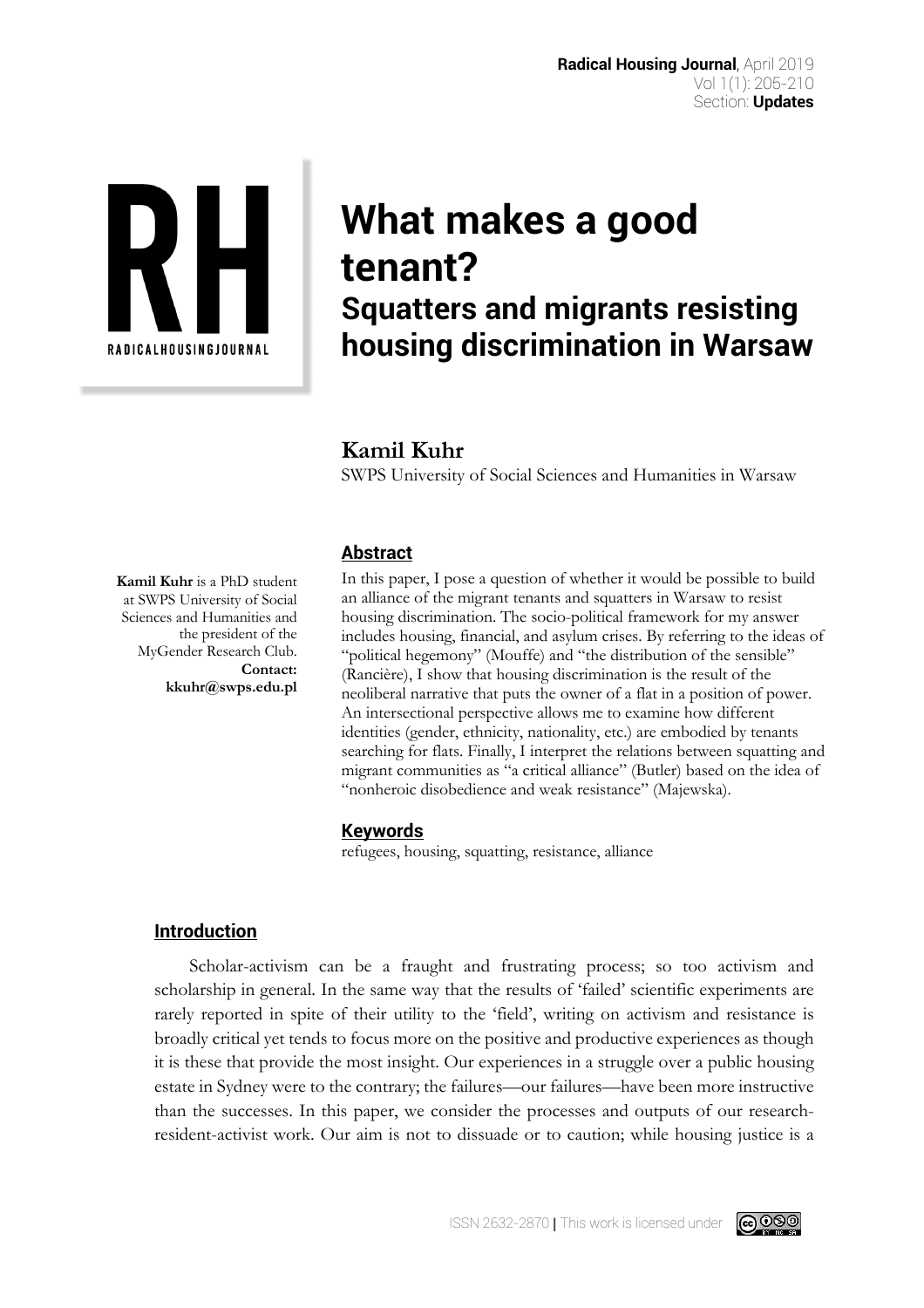#### **206** *Radical Housing Journal, April 2019, Vol 1(1)* **|** *Updates*

prevalent theme in the scholar-activist and participatory action research literature (e.g Arthurson et al. 2014; Martínez López 2013; Oldfield 2015), too many social researchers have problematically built and continue to build their careers by studying the lives of people who have been socio-economically disadvantaged while eschewing their struggles (Chatterton et al. 2010). Therefore, our aim is to illuminate some of the hazards that scholaractivists can face when deeply involved in housing activism and provide routes for how they might work through them.

"We don't have a refugee crisis, we have a housing crisis," said Peter Cachola Schmal the curator of the German Pavillion at the Venice Biennale of Architecture in 2016 (Dullroy, 2016). This opinion goes hand-in-hand with concerns related to growing housing exclusion voiced by the major European organization that focuses on homelessness (FEANTSA, 2018). How does it translate into the Polish context?

I am currently conducting dissertation research that aims to understand how migrants are discriminated against as they attempt to access to housing in Poland following 2015. It is intended to help migrant tenants find and furnish flats. I have already performed qualitative analysis of the landlord-tenant law in Poland. The next stages of my project include focus on group interviews with migrants and an open space workshop on housing conditions in Poland. Aside from my academic activities, I am also a volunteer for one of the non-profit organizations Chlebem i Sola (Bread and Salt) advocating for the refugees' rights.

In this paper, I seek to answer a question that arose during the first stage of the aforementioned project. Namely, would it be possible to build an alliance between native and immigrant tenants based on their housing struggles?

### **1. Three crises**

The structural crisis of access to adequate housing in Poland dates back to the 1970s, when the country was under the Soviet-backed regime. In 1978, the density ratio was 8.1 dwellings per 1,000 residents (Salamon and Muziol-Weclawowicz, 2015, p. 21). This directly led to a dozen or more years of waiting time for a council flat. Moreover, most of the stateowned housing stock was technically in poor condition (ibid., p. 23). The economic and social struggles Poland faced after the revolution of 1989 stood in the way of modernization.

Market reforms in the 1990s focused upon supporting new investments in housing across Poland, which resulted in systematic growth of housing for sale or rent built by developers, and low market share of social housing (ibid., 2015, p. 24-31). In other words, a housing shortage persists, and Poland has the third highest rate of overcrowding in the European Union (EUROSTAT, 2017).

Since the financial crisis in 2008 and the Europe 2020 Strategy, social housing has gained more recognition within the European Union. It is often considered to be effective in counteracting social exclusion of underprivileged groups (Salamon and Muziol-Weclawowicz, 2015, p. 58). However, this is not the case for Poland, which is one of the very few countries in the region that weathered the recession. Polish banks remained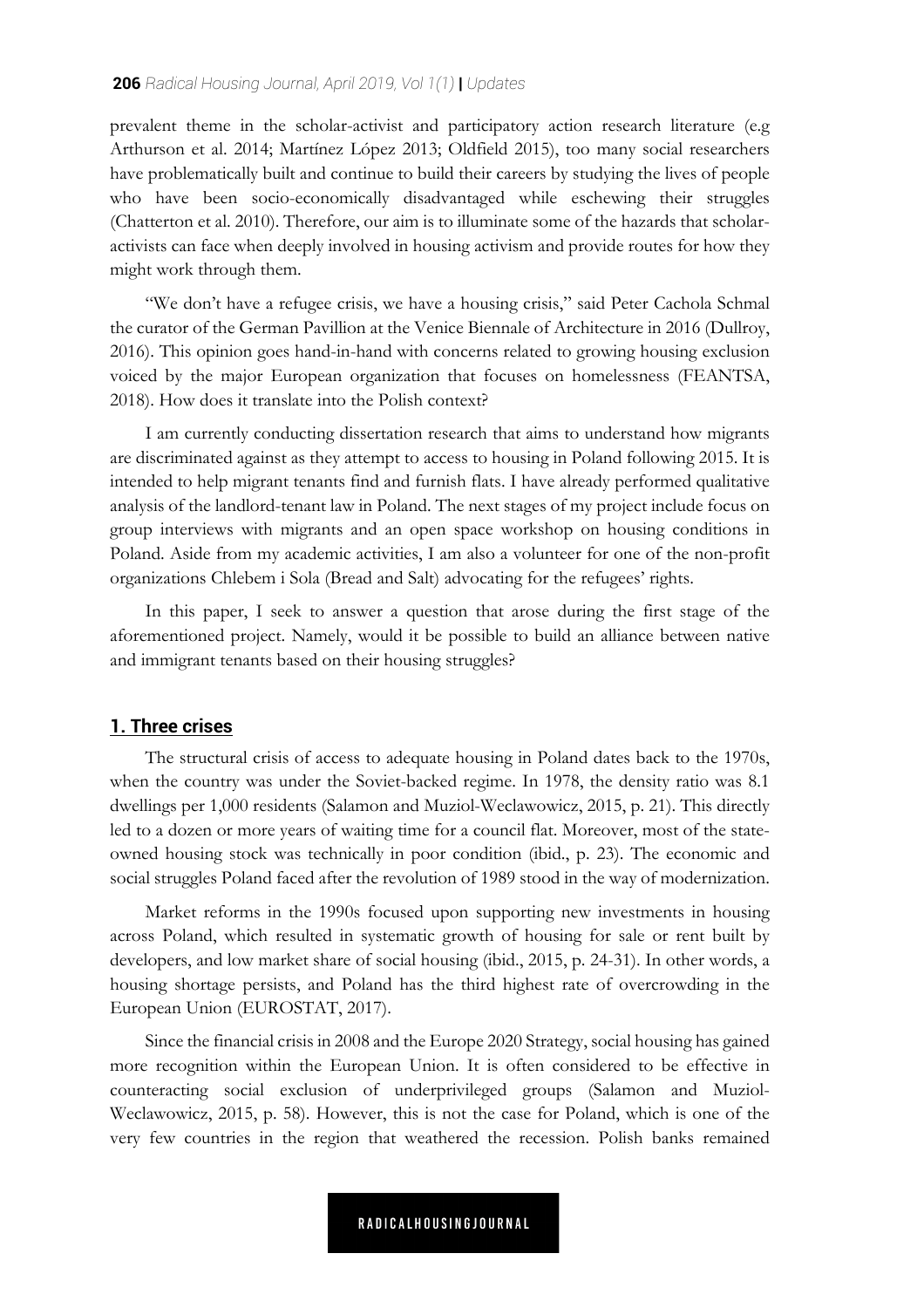profitable and liquid, which strengthened the neoliberal hegemony understood as "the result of political construction and struggle" rather than "the expression of a common underlying essence" (Mouffe and Laclau, 2001, p. 65). An important point to note is that this political construction concealed the fact that steady economic progress between 2007 and 2011 was matched by growth in social inequality (Toynbee, 2011). In this context, questionable housing policies founded on the neoliberal concept of property were discursively difficult, as Poland was seen as a country where free-market solutions worked.

Even though the past two years have brought a change in the discourse, and some neoliberal thinkers admitted that they may have been incorrect in adopting Hayek's and Friedman's ideas in their political agendas (Rydlinski, 2017, p. 60), the impact of neoliberal hegemony on housing issues still has not been widely discussed.

The influx of migrants into the European Union also contributed to the perception of housing issues in Poland. According to research done by Gorny et al. (2017), migrants are seen as a "suspect community" (ibid., p. 73) that represents a threat not only to national security, but also to limited social resources in work and housing. Polish hostility to migrants (CBOS, 2017) perpetuates the social antagonism (Mouffe, Laclau, 2001, p. xiv) between migrant and native tenants as rivals for the mentioned resources.

#### **2. What makes a good tenant?**

Migrant tenants experience intersectional discrimination. They are socially excluded not only because of their economic, but also because of their legal, status. For example, while there is a registration requirement in Poland, most lease agreements contain a clause that does not allow foreigners to register themselves at a rented premise. My qualitative analysis of landlord-tenant law demonstrates that while no financial penalty is imposed for not having a registered address, it does increase the difficulty of obtaining a loan or admission to kindergarten for a particular household's children.

I have also examined different types of lease agreements in Poland, concluding that lease agreements legally disadvantage tenants with migrant background. This is because such agreements require enclosing a declaration from the tenants, in which they agree to the eviction if the landlord demands it (Tenants Protection Act, 2010). The tenants indicate the address of a place where they can live in case of eviction. Polish citizens use the address they are registered under (which is usually their birthplace). This is not an option for foreign tenants, as they are not registered under any address in Poland. Hence, they cannot sign an occasional lease agreement.

Aside from legal disadvantages, migrant tenants are also differently hierarchized based on nationality, ethnicity, and gender identity. According to a discrimination test done by Kinga Wysienska (2014), Polish landlords are most likely to rent a flat to Polish men. Next in line are Polish women, then Chechen women, Belarusian men, Belarusian women, and Chechen men. Wysienska interprets this hierarchy in the context of the statistical discrimination and expectation theories, which brings her to conclude that a preference for men may relate to the gender stereotype of men as breadwinners, ergo solvent tenants. Such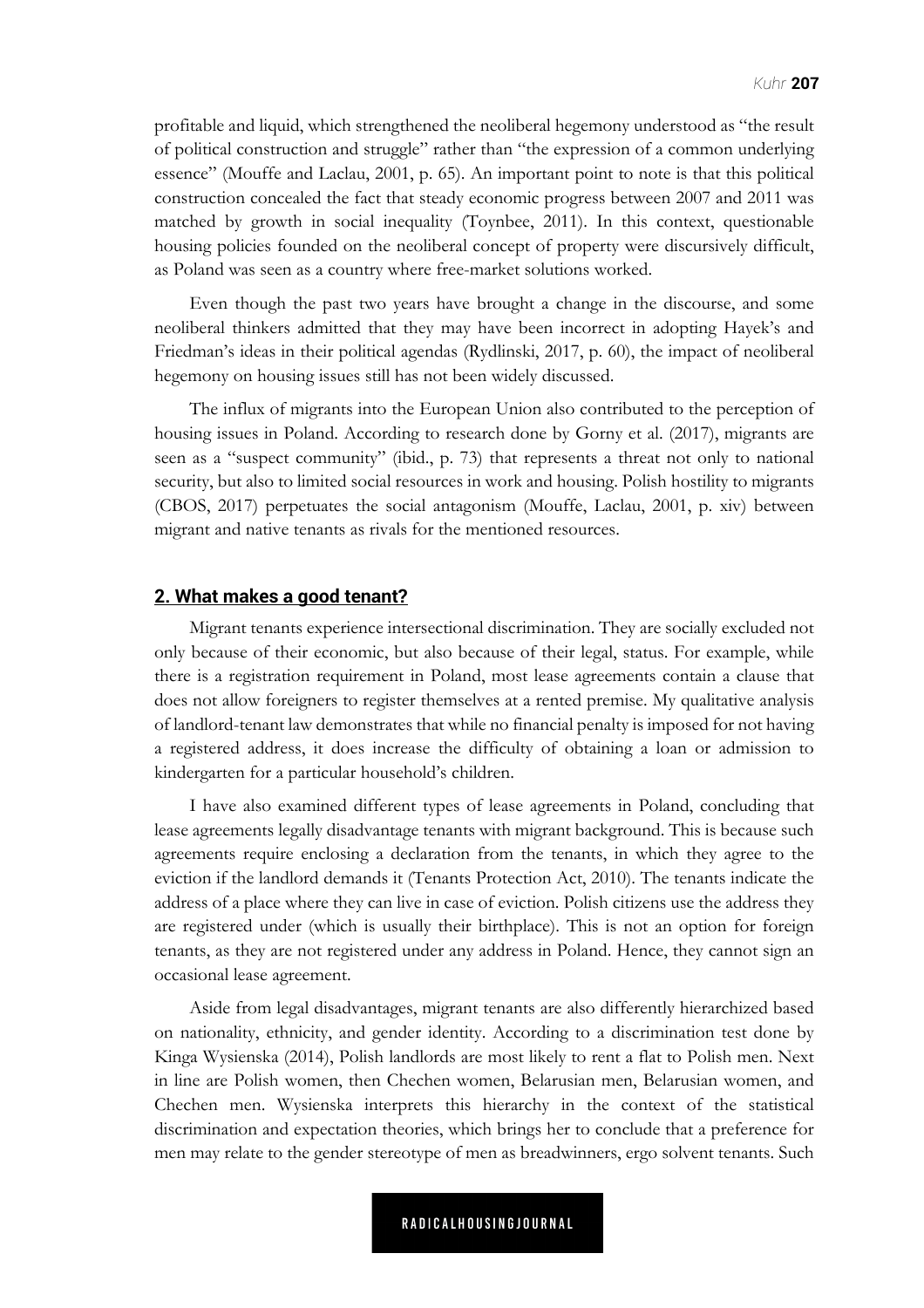a stereotype does not apply to Chechen men, as they are perceived through the lenses of both gender and religion. Islam is the predominant religion in Chechnya, and young Poles often consider Muslims a threat to national security (Hall and Mikulska-Jolles, 2016, p. 63).

Since there are no laws addressing manifestations of sexism, racism, or xenophobia in housing policies in Poland, it is impossible to prove that the landlord's decision is biased. At this point, all of the discussed forms of discrimination – whether based in the lack of legal framework or identity-driven hierarchizations – conjoin. This reveals that "the distribution of the sensible," as Jacques Rancière describes, makes the migrant tenants" needs "invisible, unsayable, and inaudible" (2006, p. 89). Property owners lay down the principles to protect their privileged position, which is justified by neoliberal hegemony.

#### **3. Squatting as "a critical alliance"**

One could point out that the sorts of exclusion mentioned above concern – at least to some extent – not only people with migrant backgrounds, but also economically disadvantaged Poles. This brings me to the question: Would it be possible to build "an alliance" between different vulnerable groups to resist housing inequality? Judith Butler writes, "There can be no entry into the sphere of appearance without a critique of the differential forms of power by which that sphere is constituted, and without a critical alliance formed among the discounted, the ineligible – the precarious – to establish new forms of appearance that seek to overcome that differential form of power" (2015, p. 50-51). Access to housing for everyone can be a unifying cause that would allow "a critical alliance." A great example of such a coalition is a squatting community in Warsaw that has been advocating for access to adequate housing.

The political agency of the collective is established on the action of occupying a building it does not own. These social practices can be described as "everyday nonheroic disobedience, or weak resistance" (Majewska et al., 2016) against policies founded on the concept of property. The ideology that is generally shared by the squatters is anti-capitalist, inclusive of social minorities, and environment-friendly. Their activism – originally focused on cultural activities – has leaned toward cooperation with tenants' movement since 2010, when the aforementioned increasing socio-economic inequalities played a big part in this shift (Polanska, 2014, p. 339). Another issue squatters have been trying to tackle is Polish hostility to migrants (CBOS, 2017). This made the collective one of the very few safe housing environments in Warsaw.

A refugee mother of a large family with seven children has said: "We had only the suitcases with our personal belongings. We got everything we own from the squatters. They have been very helpful. My husband fixes stuff, if we need something, he does it. The bigger issues are handled by the collective" (Chrzanowska et al., 2015, p. 50). The squatters not only provide shelter, but also organize language classes as well as skills workshops (bowling, singing, bicycle repairs, massage instructions) (Polanska, 2014, p. 339), and run a café-club in the city center. Migrants are involved in these activities on an equal footing, which helps them find their way in the new community. As for engagement in local issues, the squatters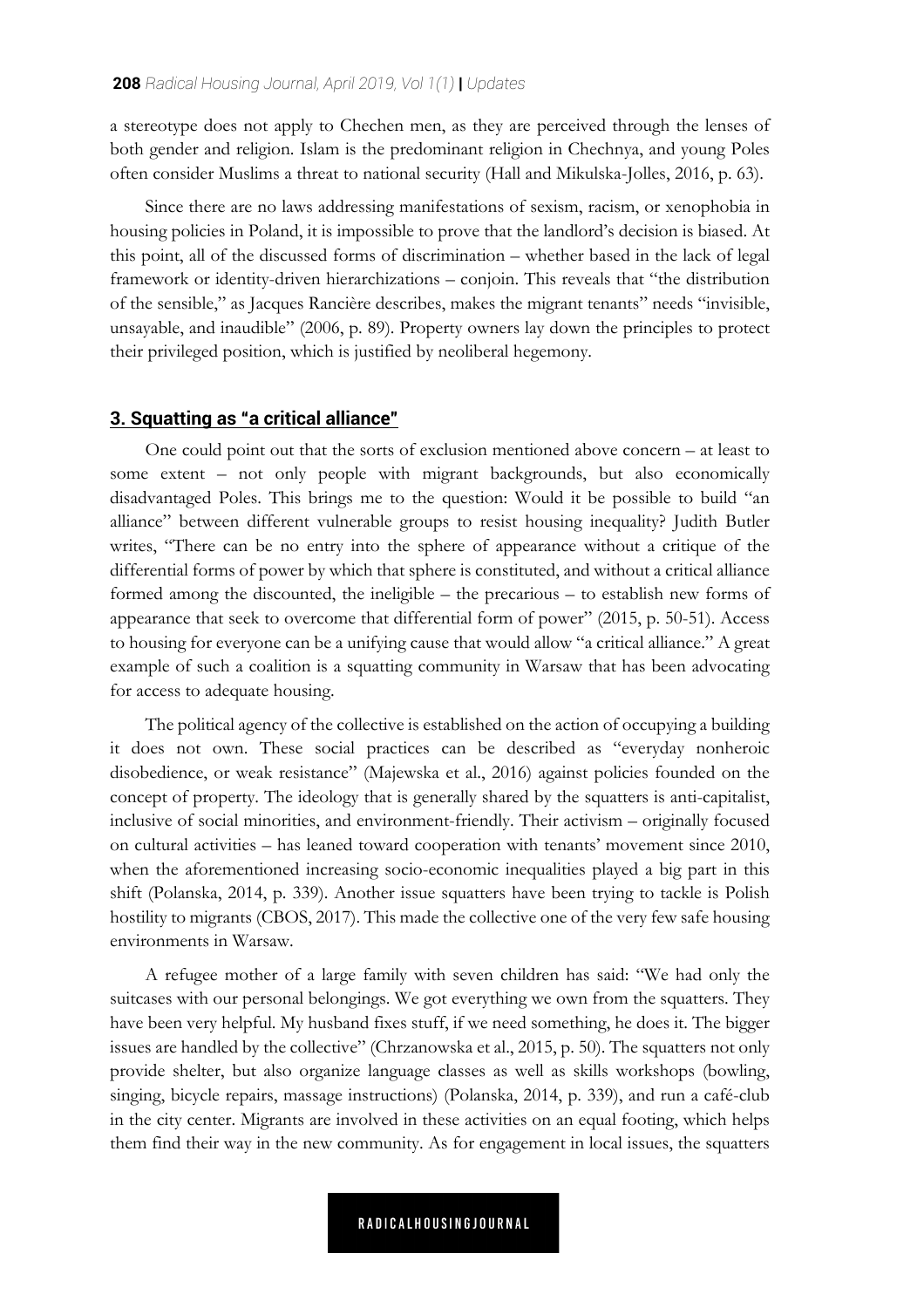support tenants' rights by conducting debates on housing policies and participating in various protests (e.g. demonstrations against the murder of Jolanta Brzeska, who was a community worker and defender of evicted tenants). The coalition between the squatters and migrants extended beyond housing-related issues. Members of the collective helped coordinate a hunger strike in the refugee centers in Poland in 2012 (Lemondzawa, 2017).

Squatting, if understood as a social movement, is clearly related to left-wing political theories. As such, it is more likely to be open to people with a migrant background than other groups in Polish society. It may be one of the reasons why "a critical alliance" between the squatters and migrants is possible. Political exploitation of the fears and anxieties of the poor (Bauman, 2016) has been used by the ruling party in Poland to raise tension between economically disadvantaged Poles and people with migrant backgrounds. Bringing these two groups together, and enabling them to realize the political potential they may have as allies, is a great challenge for Polish thinkers and activists. What we all should have in mind when taking up this challenge is, in the words of Michael Hardt and Antonio Negri: "The groups are not unified under any single authority but rather relate to each other in a network structure. Social forums, affinity groups, and other forms of democratic decision-making are the basis of the movements, and they manage to act together based on what they have in common" (2005, p. 86).

#### **References**

Bauman, Z. (2016) *Strangers at Our Door*, 1st ed., pp. 100-120 (Cambridge: Polity Press).

- Butler, J. (2015) *Notes Toward a Performative Theory of Assembly*, 1st ed., pp. 24-66 (Cambridge: Harvard University Press).
- Chrzanowska, A. & Czerniejewska, I. (2015) *"Mieszkamy tutaj, bo nie mamy innego wyjscia…". Raport z monitoringu warunkow mieszkaniowych uchodzcow w Polsce* Report No. 2, Warsaw: Stowarzyszenie Interwencji Prawnej.
- Dullroy, J. (2016) Housing for refugees takes center stage at Venice Architecture Biennale. *Reuters*, May 31. Available at: https://www.reuters.com/article/us-germany-refugeesarchitecture-idUSKCN0YM28D (Accessed: 8 March 2019).
- EUROSTAT (2017) Housing Conditions, February. Available at: http://ec.europa.eu/eurostat/statistics-explained/index.php/Housing\_conditions (Accessed: 20 June 2018).
- FEANTSA (2018) Growing Homelessness & Housing Exclusion Flagged in the Autumn Package. Available at: https://www.feantsa.org/download/feantsa-position-2019 european-semester6924921379300054734.pdf (Accessed: 8 March 2019).
- Foundation CBOS (2017) Stosunek Polakow do przyjmowania uchodzcow. Available at: https://www.cbos.pl/SPISKOM.POL/2017/K\_001\_17.PDF (Accessed: 18 November 2018).
- Gorny, A. & Grzymala-Moszczynska, H. & Klaus, W. & Lodzinski, S. (2017) *Uchodzcy w Polsce. Sytuacja prawna, skala naplywu i integracja w spoleczenstwie polskim oraz rekomendacje* Report No. 1, Cracow – Warsaw: Polish Academy of Sciences, Komitet Badan nad Migracjami.
- Hall, D. & Mikulska-Jolles, A. (2016) *Uprzedzenia, strach czy niewiedza? Mlodzi Polacy o powodach niecheci do przyjmowania uchodzcow* Report No. 1, Warsaw: Stowarzyszenie Interwencji Prawnej.
- Hardt, M. & Negri, A. (2005) *Multitude: War and Democracy in the Age of Empire*, Reprint ed., pp. 63-93 (London: Penguin Books).